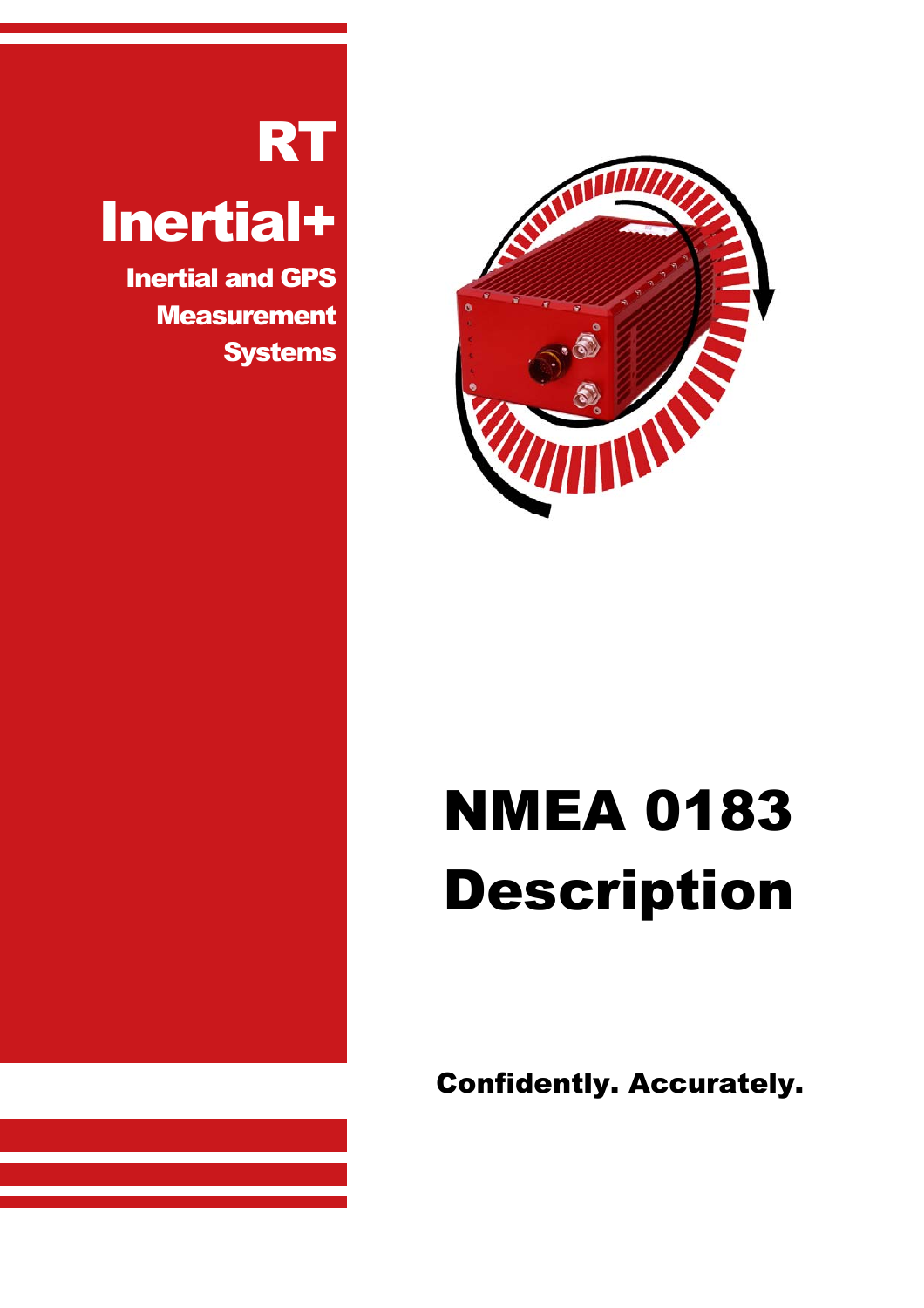

## **Legal Notice**

Information furnished is believed to be accurate and reliable. However, Oxford Technical Solutions Limited assumes no responsibility for the consequences of use of such information nor for any infringement of patents or other rights of third parties which may result from its use. No license is granted by implication or otherwise under any patent or patent rights of Oxford Technical Solutions Limited. Specifications mentioned in this publication are subject to change without notice and do not represent a commitment on the part of Oxford Technical Solutions Limited. This publication supersedes and replaces all information previously supplied. Oxford Technical Solutions Limited products are not authorised for use as critical components in life support devices or systems without express written approval of Oxford Technical Solutions Limited.

All brand names are trademarks of their respective holders.

## **Copyright Notice**

© Copyright 2010, Oxford Technical Solutions.

## **Revision**

Document Revision: 100720 *(See Revision History for detailed information).* 

## **Contact Details**

Oxford Technical Solutions Limited 77 Heyford Park Upper Heyford **Oxfordshire** OX25 5HD England

Tel: +44 (0)1869 238 015 Fax: +44 (0)1869 238 016

http://www.oxts.co.uk mailto:info@oxts.co.uk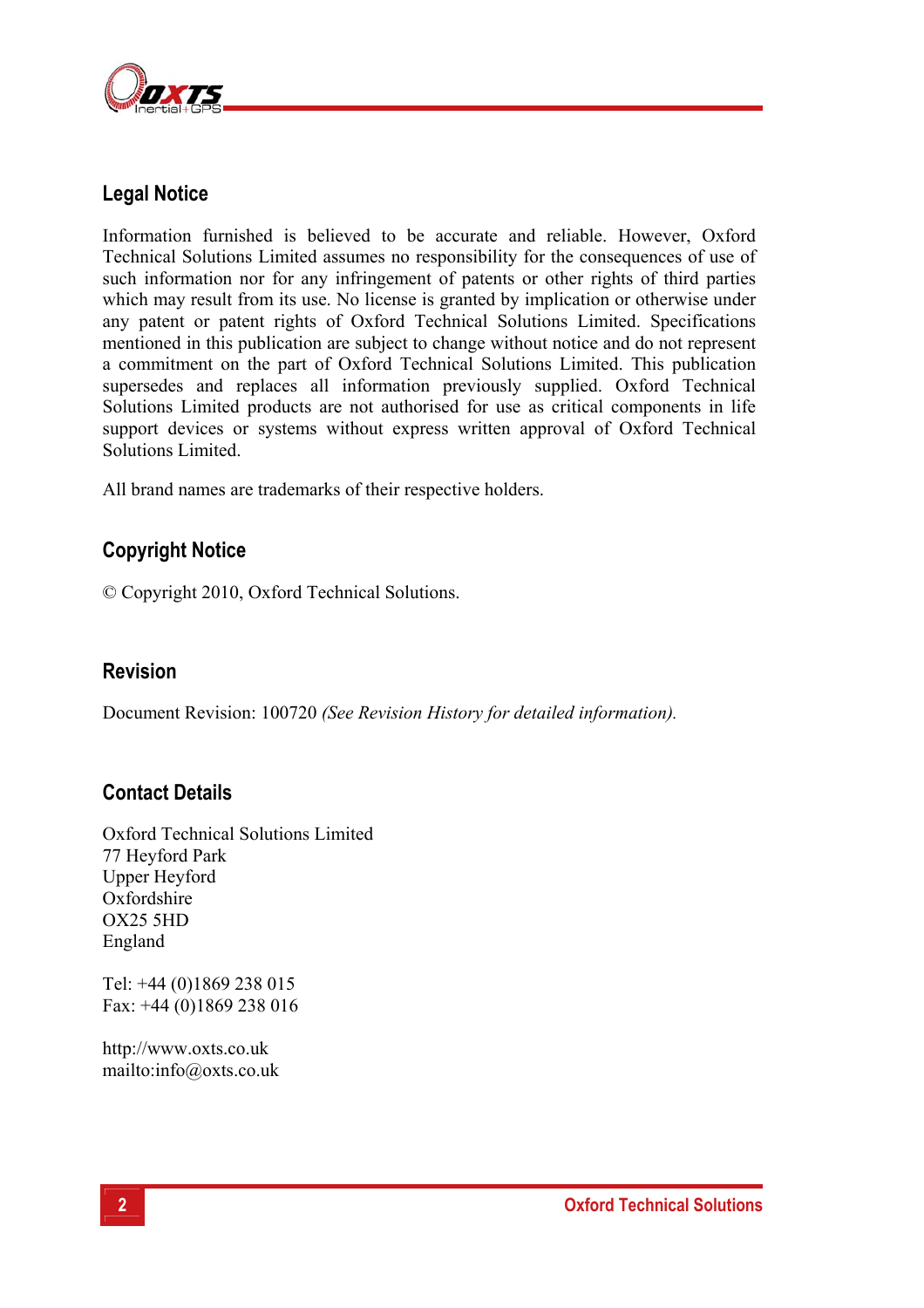

## **Table of Contents**

| Introduction                                                 | 4              |
|--------------------------------------------------------------|----------------|
| Triggered NMEA sentences                                     | 5              |
| <b>Sentence Descriptions</b>                                 | 6              |
| Checksum                                                     | 6              |
| GGA, GPGGA – Geographical Fix Information                    | $\overline{7}$ |
| HDT, GPHDT - Heading True                                    | 9              |
| ZDA, GPZDA – Time and Date                                   | 10             |
| VTG, GPVTG – Velocity Track over Ground                      | 11             |
| GST, GPGST – GPS Pseudorange Noise Statistics                | 13             |
| RMC, GPRMC – Recommended Minimum for GPS                     | 14             |
| PASHR – Proprietary Heading, Pitch, Roll, Heave measurements | 16             |
| GSV, GPGSV – Satellites in view                              | 18             |
| GSA, GPGSV – GPS DOP and Active Satellites                   | 18             |
| PTCF – Proprietary orientation information                   | 19             |
| <b>Revision History</b>                                      | 21             |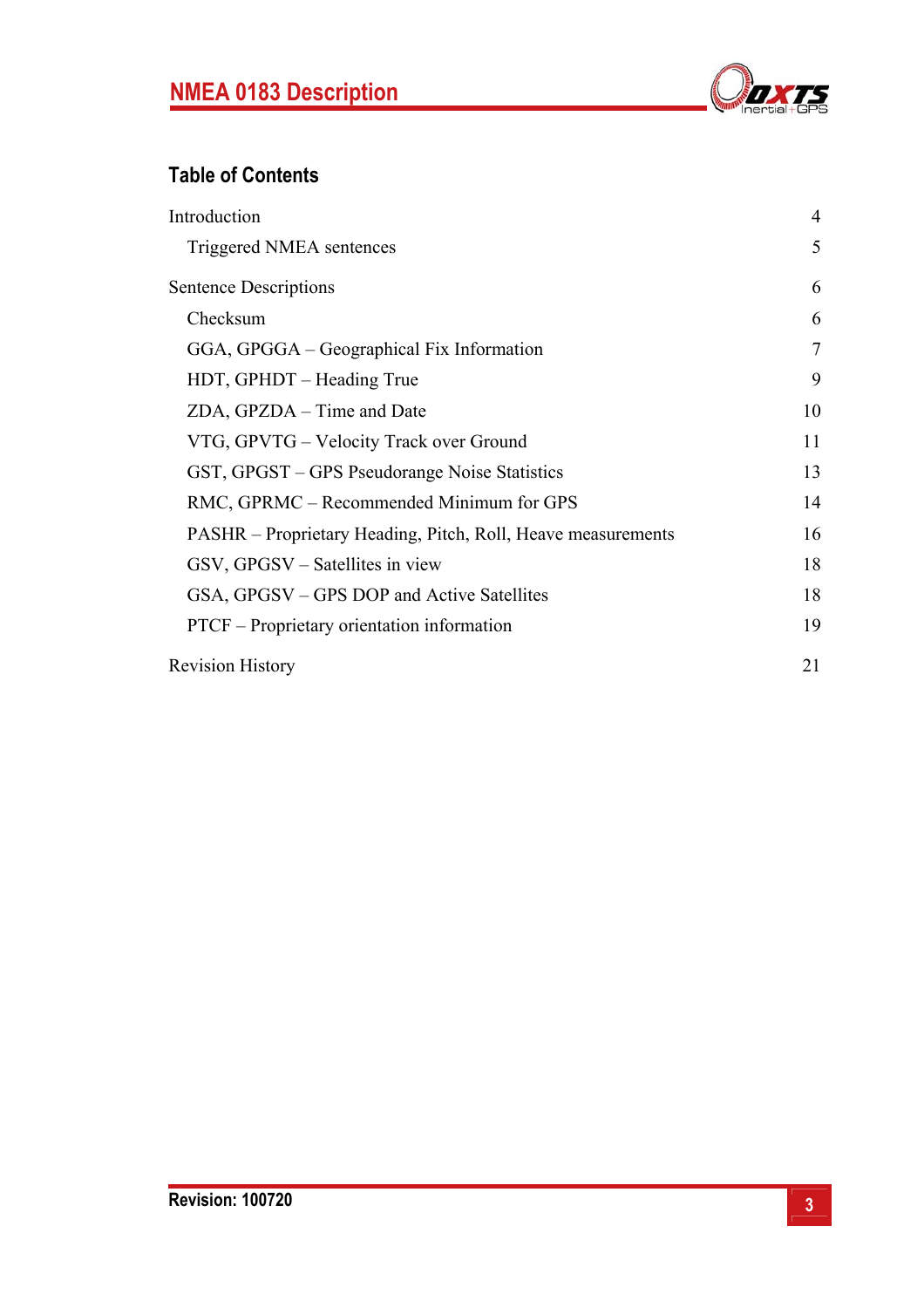

#### **Introduction**

NMEA is the National Marine Electronics Association. They make and control a standard for communicating measurements over RS232 called NMEA 0183. The standard includes measurements from GPS receivers and has been adopted by nearly every GPS receiver manufacturer. NMEA sell this standard and a full copy can be purchased from them.

The NMEA 0183 standard specifies the electrical connection (EIA-422) and the baud rate (4800 bits per second). However, in general these two parts of the specification are ignored. RS232 is typically used and, in order to transmit more data, higher baud rates are used.

NMEA uses ASCII (text) to encode its data, which makes the data readable without software. For example, if you open NMEA data in a text editor (notepad) then you can understand the file.

The data is encoded in sentences. Each sentence has a limit of 80 visible characters plus the carriage return and line feed (so 82 characters). This limit is often ignored by modern manufacturers and longer sentences are output.

Each sentence has a common structure. The first character is always a '\$' character, followed by two characters that represent the type of equipment being used. For a GPS receiver this is "GP". Three characters are used to identify the type of sentence, i.e. these three characters give you information about the data in the rest of the sentence.

For example, if the first characters are:

\$GPGGA,...

then the sentence is from a GPS receiver and contains GGA information. To decode this sentence the equipment needs to be able to understand the GGA sentence.

The fields that follow the sentence type are all separated by commas; they will be in ASCII text format and any numbers will use the '.' (full stop) as the decimal separator.

Technically, the OxTS inertial navigation systems could start with "IN" instead of "GP" to show that they are inertial navigation systems rather than GPS receivers. However, a lot of software will only decode the GGA sentence if it comes from a GPS receiver so they would not decode the string "\$INGGA". OxTS does not output the system type as "IN", instead "GP" is always used.

A new standard is emerging which uses "GN" rather than "GP". This code indicates that other satellite positioning systems are being used rather than GPS. The term that includes all satellite systems is GNSS, whereas GPS is the subset run by the US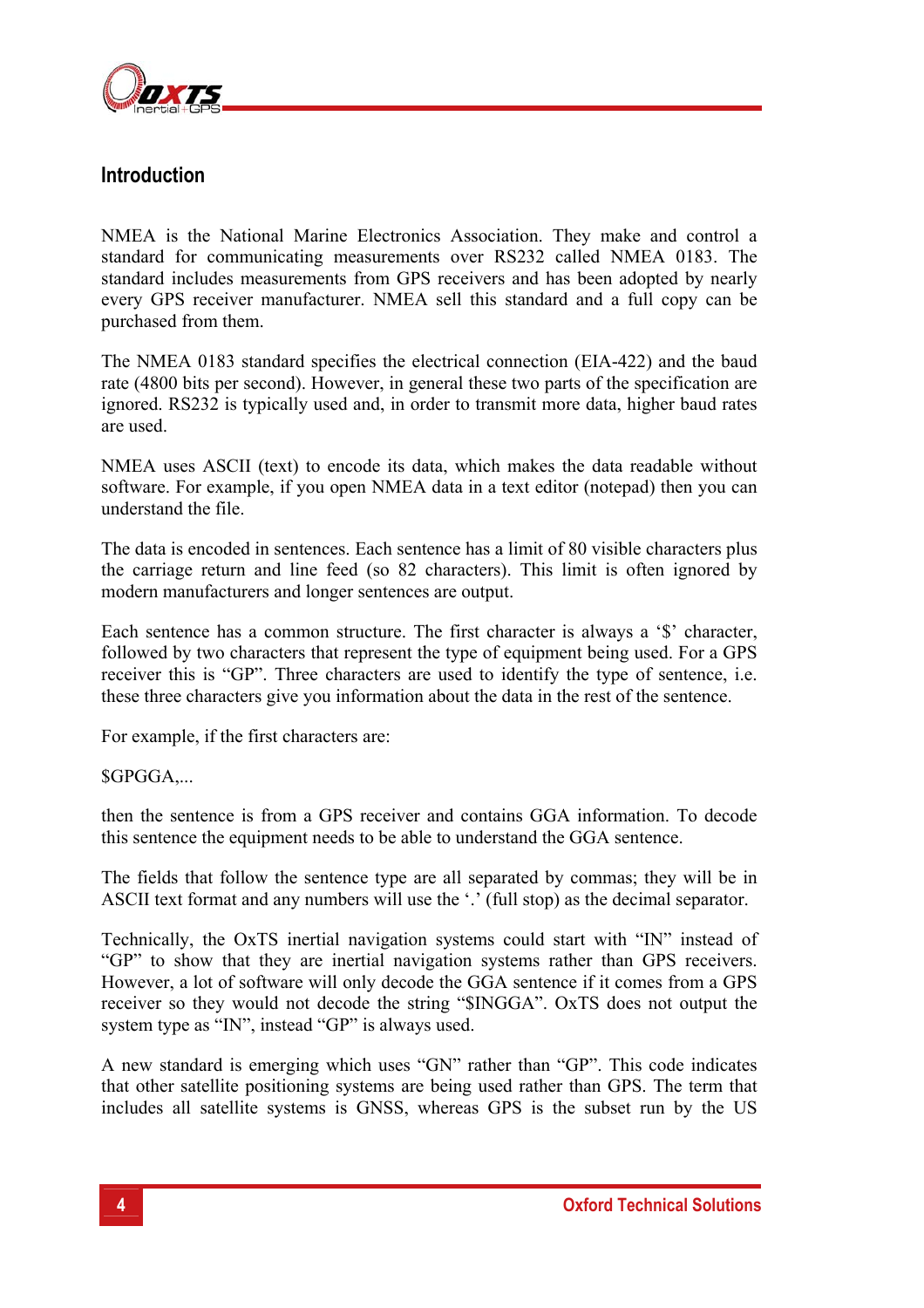

government. A lot of equipment does not decode the "GN" type yet and so it is not used by OxTS.

#### **Triggered NMEA sentences**

The latest versions of the OxTS firmware support triggered NMEA sentences. By using one of the triggers in the RT, an NMEA sentence that relates to the time of the trigger can be output.

When it makes sense to interpolate the data in the sentence, the triggered sentence will have interpolated data. For example, it makes sense to interpolate time, position, velocity, orientation angles; it does not make sense to interpolate the number of satellites.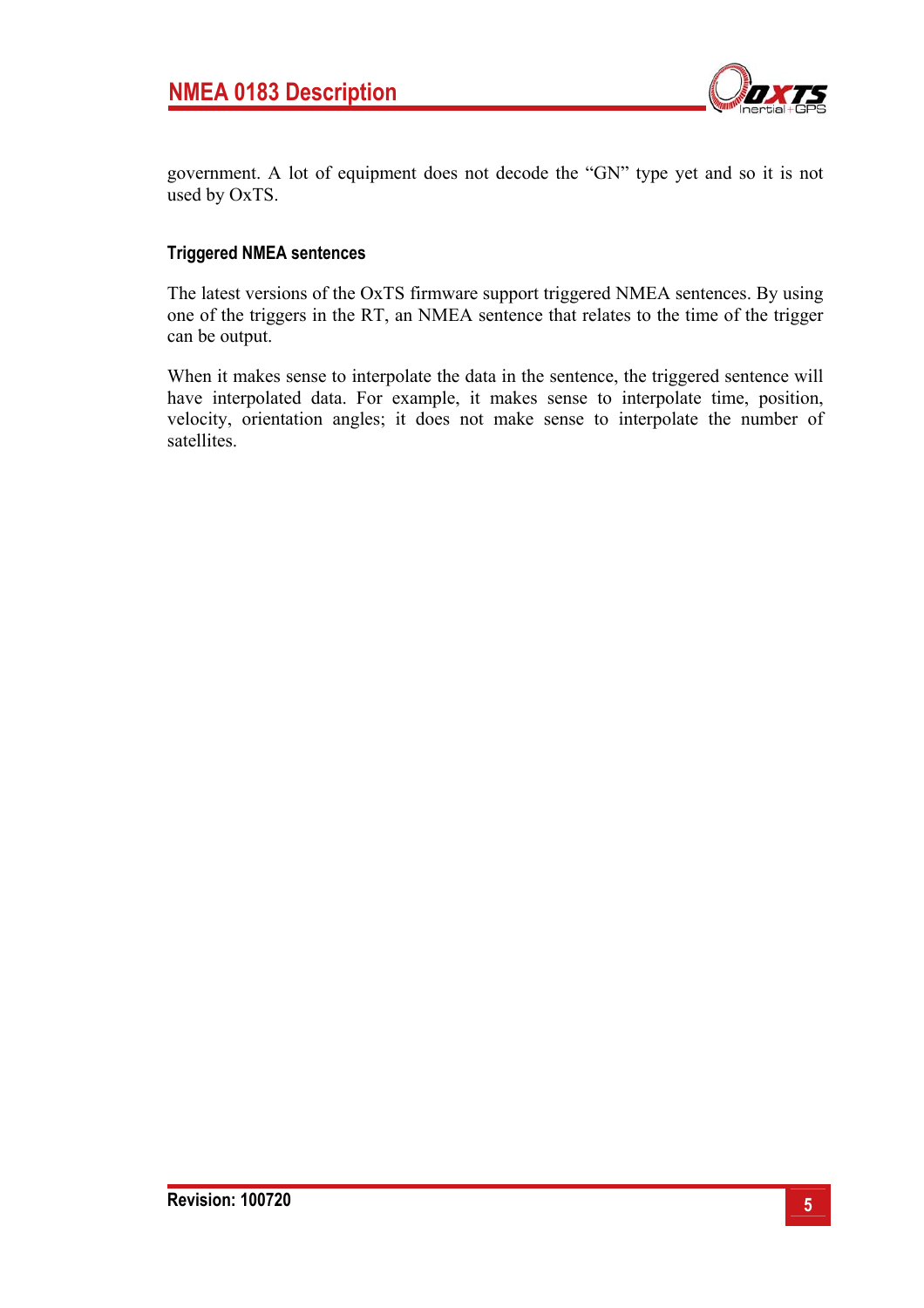

## **Sentence Descriptions**

Table 1 lists the NMEA sentences that are supported by OxTS products.

| <b>Type</b>  | <b>Name</b>                             | <b>See</b> |
|--------------|-----------------------------------------|------------|
| GGA          | Geographical Fix Information            | Table 2    |
| <b>HDT</b>   | Heading True                            | Table 3    |
| ZDA.         | Date and Time                           | Table 4    |
| <b>VTG</b>   | Velocity and Track over Ground          | Table 5    |
| <b>GST</b>   | <b>GPS</b> Pseudorange Noise Statistics | Table 6    |
| <b>RMC</b>   | Recommended Minimum data for GPS        | Table 7    |
| <b>PASHR</b> | Heading, Pitch, Roll                    | Table 8    |
| <b>GSV</b>   | GPS Satellites in view                  | Table 9    |
| <b>GSA</b>   | GPS DOP and active satellites           | Table 10   |
| <b>PTCF</b>  | Orientation and angular rate            | Table 11   |

**Table 1. List of NMEA Sentences Output by the OxTS Products** 

Using the default configuration files the NMEA sentences will be output in this order. The order is important because some of the sentences do not output time. It may be important to output a sentence with time in it before interpreting a sentence without time.

#### **Checksum**

The end of an NMEA sentence can have an optional checksum. All NMEA sentences output by the OxTS products include a checksum. The checksum is computed by XOR'ing all the characters from after the first '\$' to before the checksum separator '\*'.

In C this would be written as:

```
char sentence [] = "GPGGA, 164917.00, 111, 08, 0.9, 111, 17";
int i; 
char checksum = \sqrt{0'};
for( i = 0; i < strlen(sentence)-1; i++)checksum ^{\wedge} = sentence[i];
```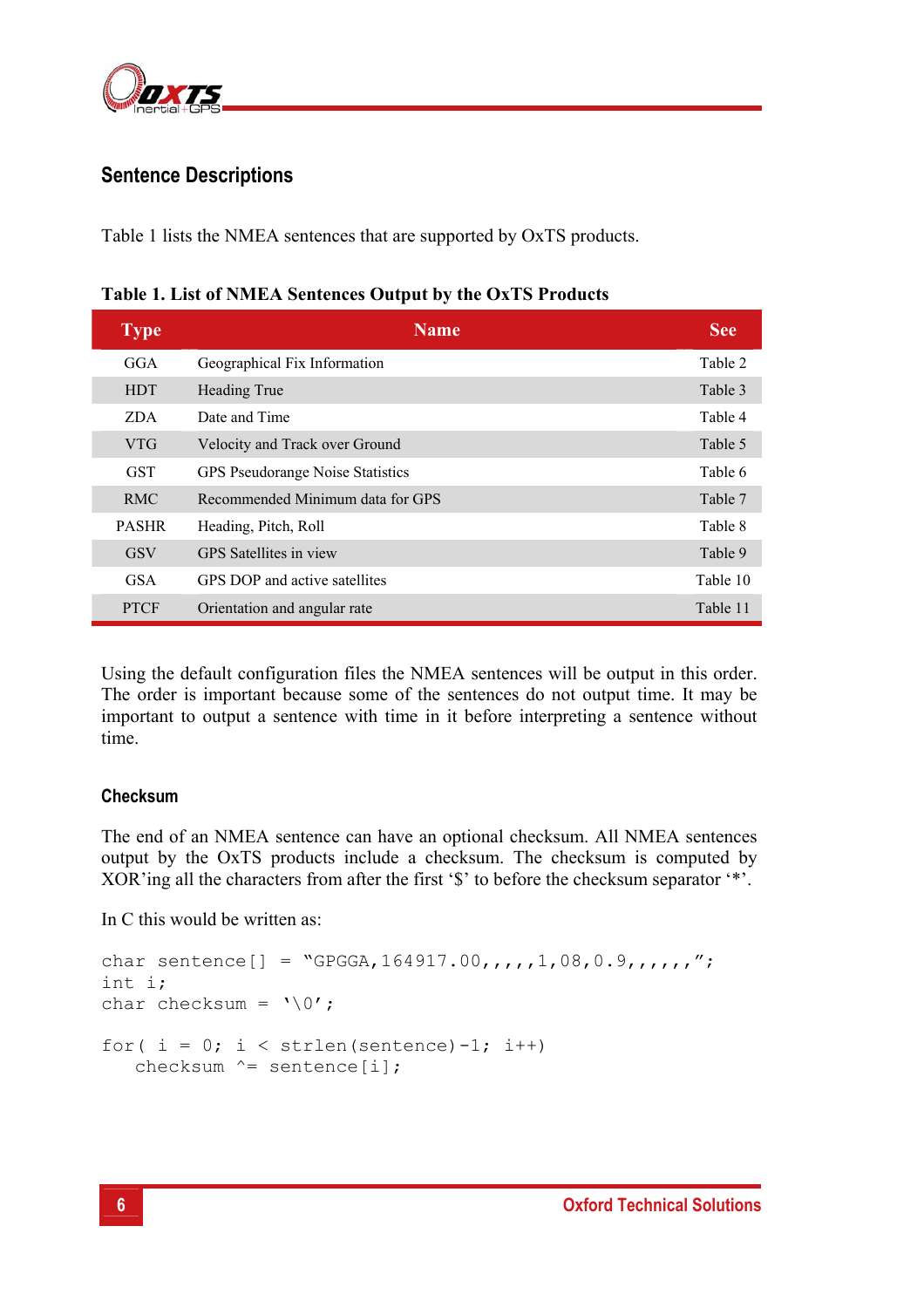

Now the variable checksum has the checksum in it. It can be compared to the values after the '\*' in the received characters.

#### **GGA, GPGGA – Geographical Fix Information**

The GGA sentence contains position information and some status information about the position.

Because there are lots of fields in the GGA sentence, the sentence can exceed 80 characters under some conditions. This can cause some software to crash. OxTS has two NMEA modes: one that limits the output to 80 characters and another that exceeds the 80 character limit. In the mode where only 80 characters are output the undulation field will be blank.

The GGA sentence is in the following format the fields are described in Table 2.

\$GPGGA,HHMMSS.SS,LLLL.LLLLLL,N,OOOOO.OOOOOO,E,Q,SS,D.D,A. AAA,M,G.GGG,M,DA,BID,\*CS

| <b>Field</b>                            | <b>Description</b>                                                                                                                                                                                                                                                                                                  |
|-----------------------------------------|---------------------------------------------------------------------------------------------------------------------------------------------------------------------------------------------------------------------------------------------------------------------------------------------------------------------|
| <b>SGPGGA</b>                           | Global Positioning System Fix Data                                                                                                                                                                                                                                                                                  |
| <b>HHMMSS.SS</b>                        | UTC time of day encoded as hours (24-hour format), minutes and seconds with<br>2 decimal places. Before time is valid this field will be blank.                                                                                                                                                                     |
|                                         | Note that the GPS time may be known but the UTC offset may not be known,<br>in which case this field cannot be output. The UTC offset is not transmitted<br>regularly by GPS and it can take a while before UTC time becomes valid.                                                                                 |
| LLLLLLLLL<br>for example<br>5155.754164 | Latitude. The first two digits are in degrees, the remaining digits are the<br>minutes. In this example 51 degrees, 55.754164 minutes. 6 decimal places of<br>minutes are always output, corresponding to less than 2mm resolution. The<br>value is unsigned, see the 'N' field, below.                             |
|                                         | This field is normally blank before the initialisation of the inertial navigation<br>system. Using the "Output approximate values before initialisation" flag the<br>field will output the antenna location from the GPS if the GPS has a valid fix<br>but the inertial navigation system has not been initialised. |
|                                         | After initialisation the longitude value output will always be from the inertial<br>navigation system and not from the GPS receiver. This means it has a high<br>update rate, low noise and is output continuously, regardless of the GPS<br>quality.                                                               |
| N                                       | Latitude is north $(N)$ or south $(S)$ of the equator.                                                                                                                                                                                                                                                              |

#### **Table 2. GGA Sentence Description**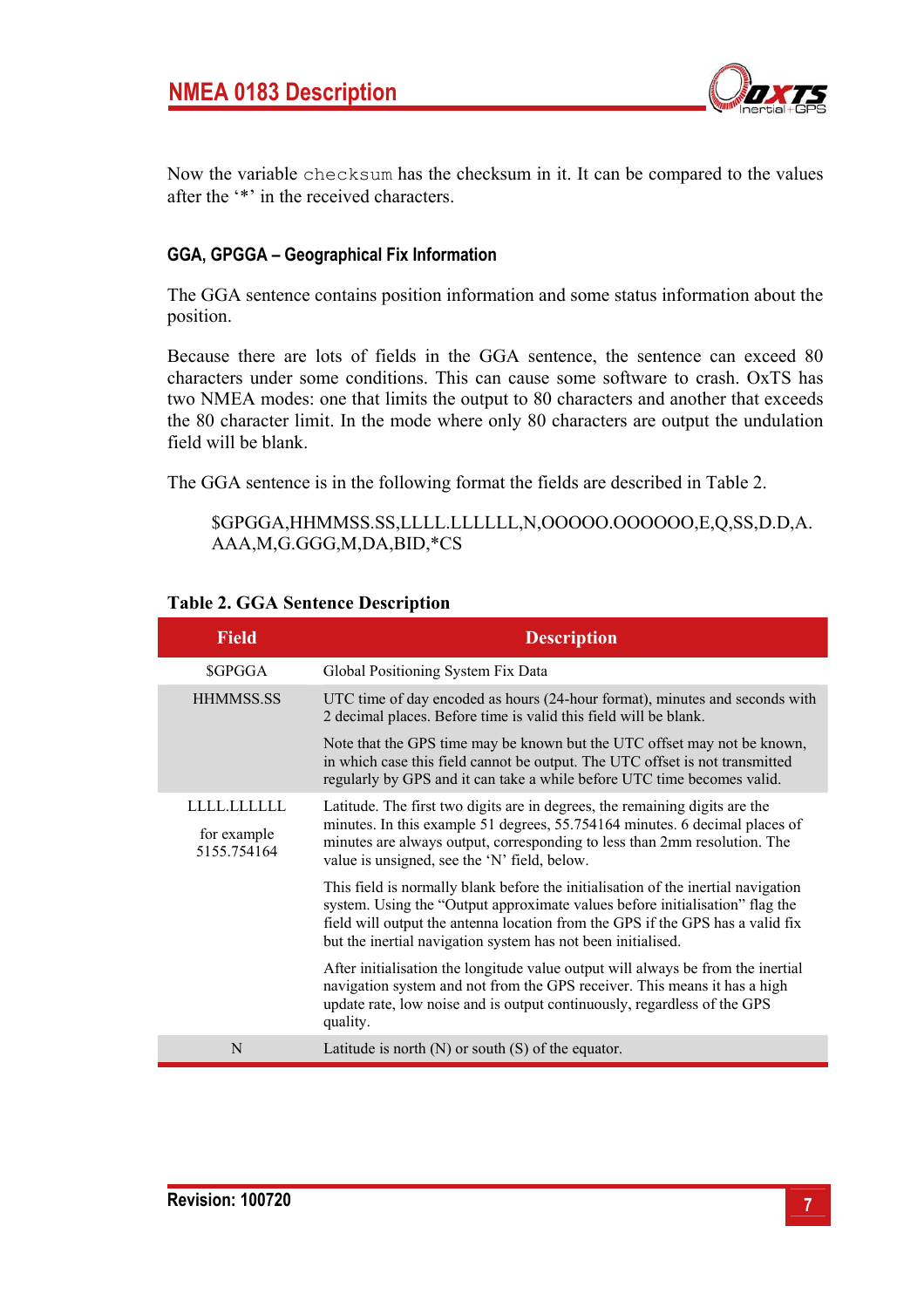

#### **Table 2. GGA Sentence Description, continued**

| <b>Field</b>                                | <b>Description</b>                                                                                                                                                                                                                                                                                                   |
|---------------------------------------------|----------------------------------------------------------------------------------------------------------------------------------------------------------------------------------------------------------------------------------------------------------------------------------------------------------------------|
| 00000.000000<br>for example<br>00115.045302 | Longitude. The first three digits are in degrees, the remaining digits are the<br>minutes. In this example 001 degrees, 15.045302 minutes. 6 decimal places of<br>minutes are always output, corresponding to less than 2mm resolution. The<br>value is unsigned; see the 'E' field, below.                          |
|                                             | This field is normally blank before the initialisation of the inertial navigation<br>system. Using the "Output approximate values before initialisation" flag, the<br>field will output the antenna location from the GPS if the GPS has a valid fix<br>but the inertial navigation system has not been initialised. |
|                                             | After initialisation, the longitude value output will always be from the inertial<br>navigation system and not from the GPS receiver. This means it has a high<br>update rate, low noise and is output continuously regardless of the GPS quality.                                                                   |
| E                                           | Longitude is east $(E)$ or west $(W)$ of the Greenwich meridian.                                                                                                                                                                                                                                                     |
| Q                                           | Fix Quality. This is the fix quality of the GPS and the inertial navigation<br>system.                                                                                                                                                                                                                               |
|                                             | $0$ – Invalid, the latitude and longitude are not valid. Zero is also output before<br>initialisation while approximate latitude and approximate longitude are output.                                                                                                                                               |
|                                             | 1 – Standard Positioning Service from GPS, no differential corrections.                                                                                                                                                                                                                                              |
|                                             | 2 – Differential GPS, i.e. corrections to the pseudorange but not matching any<br>carrier phase between the base-station and the receiver.                                                                                                                                                                           |
|                                             | 3 – Precise Positioning Service, reserved for military applications and not<br>supported by OxTS products.                                                                                                                                                                                                           |
|                                             | 4 – RTK Integer, the most precise positioning mode where the carrier phase<br>ambiguity between the base-station is known. Typically 2cm accuracy or<br>better.                                                                                                                                                      |
|                                             | 5 – RTK Float, where the carrier-phase at the base-station is matched to the<br>receiver but the ambiguity in the number of carrier phase cycles cannot be<br>solved to an integer number. Typically 20cm accuracy.                                                                                                  |
|                                             | 6 – Dead Reckoning. The inertial navigation system can output this accurately<br>even when GPS is not available. Software should be written so that it does<br>interpret the position when the "Dead Reckoning" flag is set. Use the GPGST<br>sentence to verify the accuracy of the measurements.                   |
|                                             | Other values are not supported by the OxTS products.                                                                                                                                                                                                                                                                 |
| <b>SS</b>                                   | Number of satellites tracked by the GPS receiver.                                                                                                                                                                                                                                                                    |
| D.D                                         | Horizontal Dilution of Precision.                                                                                                                                                                                                                                                                                    |
| A.AAA                                       | Altitude above the geoid, output to 3 decimal places.                                                                                                                                                                                                                                                                |
| M                                           | Specifies that undulation is measured in metres.                                                                                                                                                                                                                                                                     |
| G.GGG                                       | In the "80 character compliant mode", this field is blank.                                                                                                                                                                                                                                                           |
|                                             | In the extended mode this field represents the estimated height of the geoid.<br>Usually this is computed using EGM96 but other techniques can be used.                                                                                                                                                              |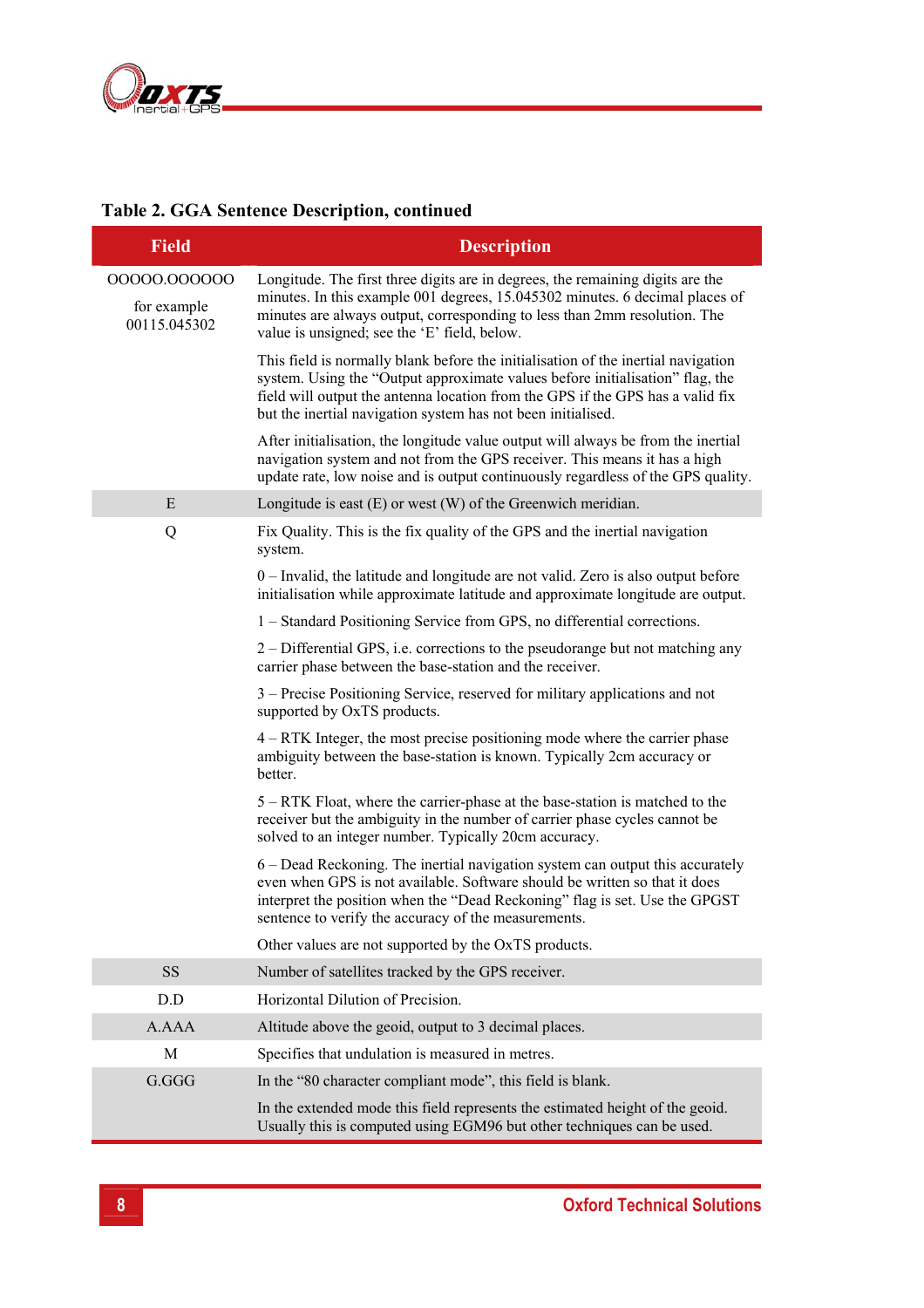

| <b>Table 2. GGA Sentence Description, continued</b> |  |
|-----------------------------------------------------|--|
|-----------------------------------------------------|--|

| <b>Field</b> | <b>Description</b>                                                                                                                                                                                                                        |
|--------------|-------------------------------------------------------------------------------------------------------------------------------------------------------------------------------------------------------------------------------------------|
| M            | In the "80 character compliant mode", this field is blank.                                                                                                                                                                                |
|              | In the extended mode this field specifies that the height of the geoid is in<br>metres.                                                                                                                                                   |
| DA           | Differential Age. The age of the differential corrections being used by the<br>receiver in seconds. The field is limited to numbers between 0 and 99. For<br>differential ages greater than 99 seconds the value will be saturated at 99. |
| <b>BID</b>   | ID reference code for the base-station being used. For SBAS this is often the<br>SBAS satellite number being used. The field is limited to numbers between 0<br>and 1023.                                                                 |
| *CS          | Checksum separator and checksum.                                                                                                                                                                                                          |

An example sentence, with UTC Time, in compliant (80 character) mode, without approximate position and before initialisation:

\$GPGGA,164917.00,,,,,1,08,0.9,,,,,,\*6A

An example sentence, after initialisation, in compliant (80 character) mode; note that the undulation is missing in this mode:

\$GPGGA,164929.00,5155.755548,N,00115.066214,W,1,08,0.9,133.872,M,,,,\*29

#### **HDT, GPHDT – Heading True**

The HDT sentence contains the true heading. This is the direction that the navigation system is *pointing* and does not relate to the velocity or direction of travel. For example, if the navigation system is travelling east, but pointing north then the heading angle will be north. The velocity or direction of travel is output by the VTG sentence.

The HDT sentence is in the following format and the fields are described in Table 3.

\$GPHDT,HHH.HH,T\*CS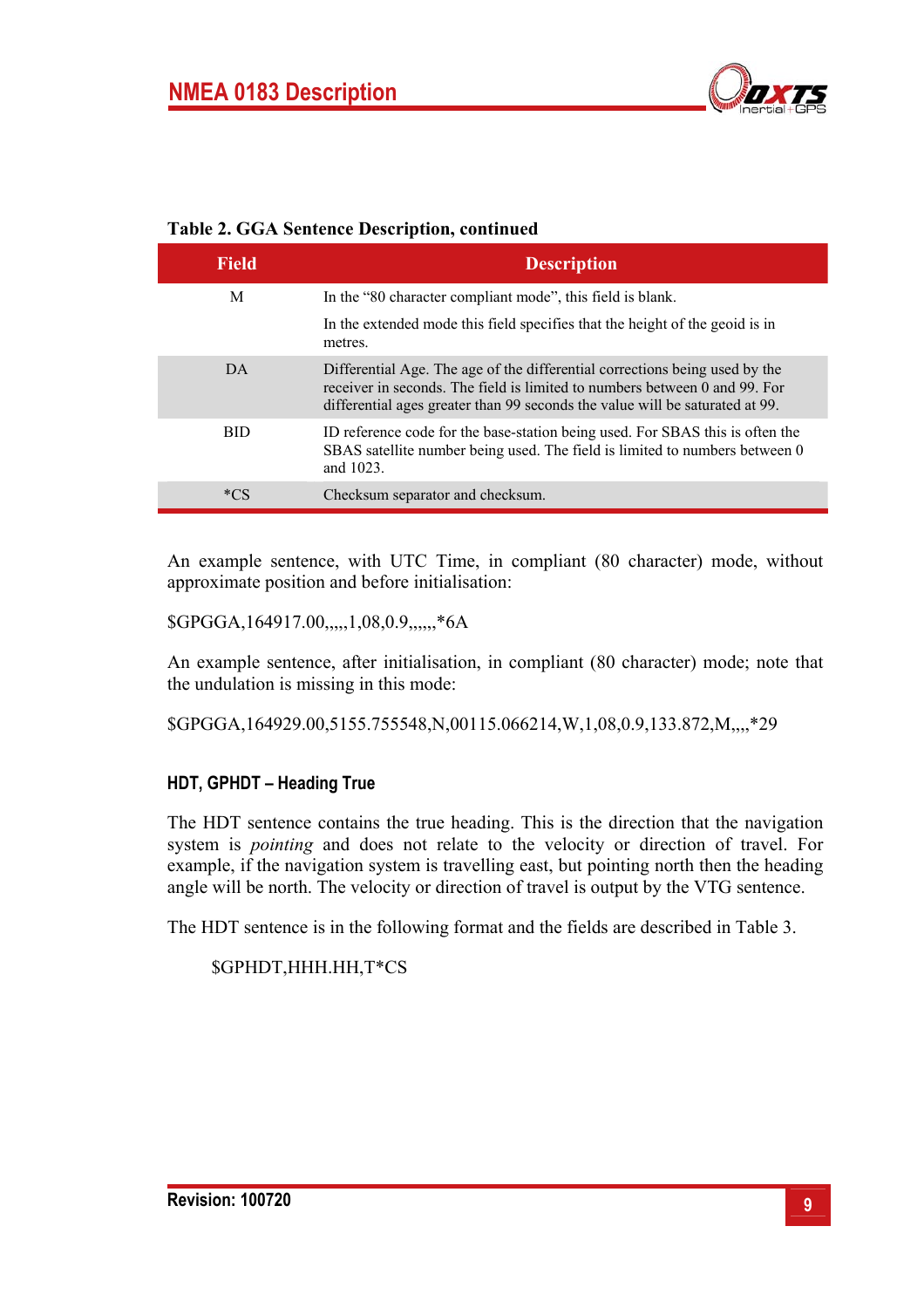

| <b>Field</b>  | <b>Description</b>                                                                                                                                    |
|---------------|-------------------------------------------------------------------------------------------------------------------------------------------------------|
| <b>SGPHDT</b> | Heading True                                                                                                                                          |
| HHH HH        | True Heading of the navigation system, from 0 to 359.99 degrees, using 2<br>decimal places.                                                           |
|               | The character 'T' is output by the navigation system to represent that the<br>heading is to true north. Grid north and magnetic north are not output. |
| *CS           | Checksum separator and checksum.                                                                                                                      |

#### **Table 3. HDT Sentence Description**

Before initialisation the following (empty) sentence will be output:

#### \$GPHDT,,\*4F

After initialisation an example sentence is:

\$GPHDT,356.92,T\*0E

#### **ZDA, GPZDA – Time and Date**

The ZDA sentence contains the time and date. The time is always output as UTC time. There can be a delay between the navigation system being ready to run and UTC time being output. The navigation system uses GPS time, which is known first. There can be a delay before the offset between GPS time and UTC time is known.

The ZDA sentence is in the following format and the fields are described in Table 4.

\$GPZDA,HHMMSS.SSS,DD,MM,YYYY,lh,lm\*CS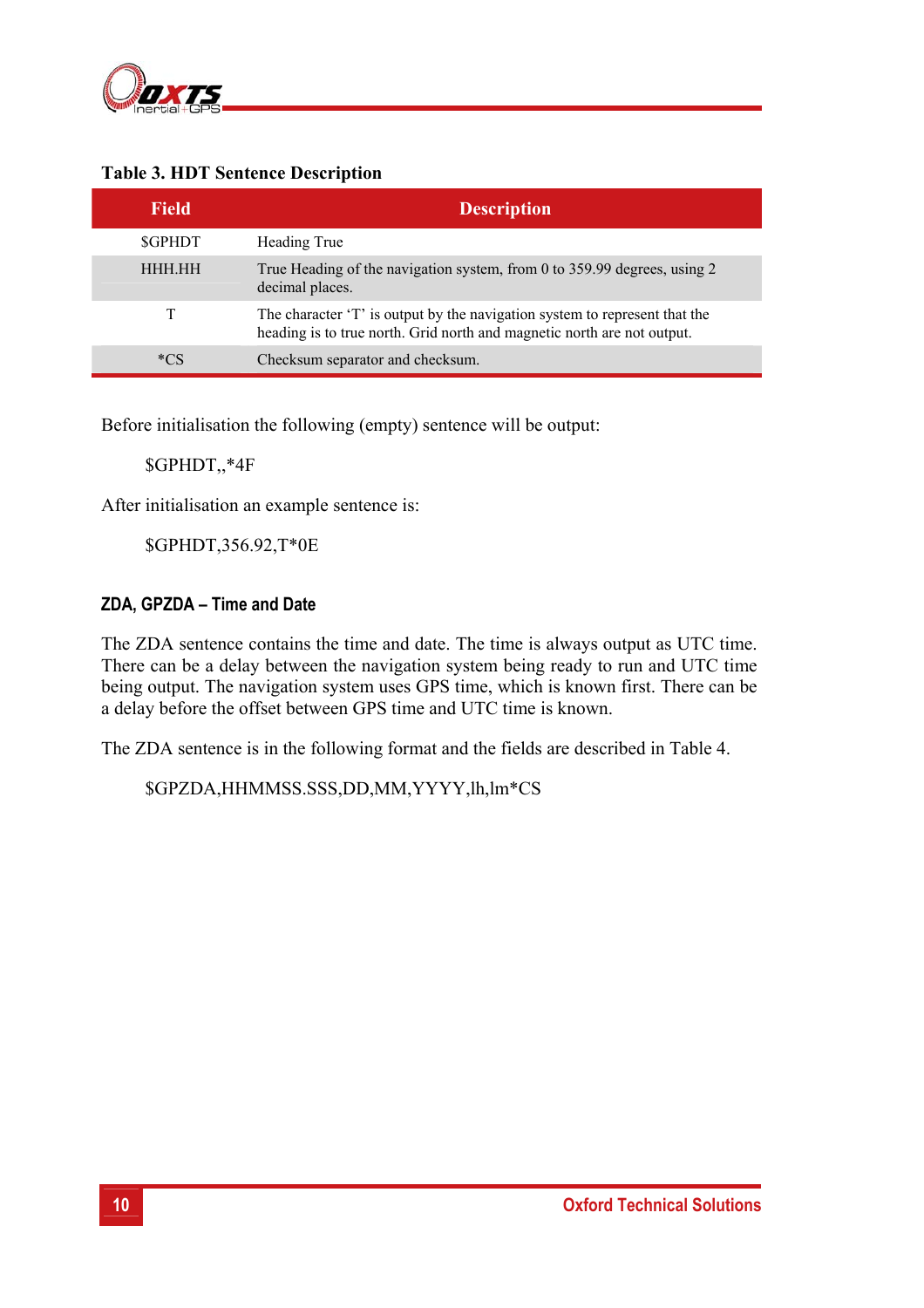

| <b>Field</b>      | <b>Description</b>                                                                                                                                                                                                   |
|-------------------|----------------------------------------------------------------------------------------------------------------------------------------------------------------------------------------------------------------------|
| <b>SGPZDA</b>     | Date and Time                                                                                                                                                                                                        |
| <b>HHMMSS SSS</b> | UTC Time encoded as HH (hours, 24 hour format), MM (minutes) and SS.SSS<br>(seconds with three decimal places). This field will be blank until UTC time is<br>known. GPS time may be known before UTC time is known. |
| DD                | Day of the month $(1 \text{ to } 31)$ .                                                                                                                                                                              |
| MM <sub></sub>    | Month of the year $(1 \text{ to } 12)$ .                                                                                                                                                                             |
| YYYY              | Year.                                                                                                                                                                                                                |
| 1 <sub>h</sub>    | Local Time Zone Hour Offset. This field is not output by the navigation system<br>and is left blank.                                                                                                                 |
| <sub>lm</sub>     | Local Time Zone Minute Offset. This field is not output by the navigation<br>system and is left blank.                                                                                                               |
| $*C$ s            | Checksum separator and checksum.                                                                                                                                                                                     |

#### **Table 4. ZDA Sentence Description**

An example of the sentence once UTC Time is known is:

\$GPZDA,164939.000,25,11,2008,,\*5B

#### **VTG, GPVTG – Velocity Track over Ground**

The VTG sentence contains the velocity and "track over ground" angle. Track over ground is sometimes called "velocity vector angle" or "course over ground". This is the direction that the navigation system is *moving* and does not relate to the direction that the navigation system is pointing. For example, if the navigation system is travelling east, but pointing north then the track over ground angle will be east. The heading angle, where the navigation system is pointing, is output by the HDT sentence.

When the velocity is exactly zero, the track over ground angle cannot be computed and a value of zero will be output.

The VTG sentence is in the following format and the fields are described in Table 5.

\$GPVTG,TTT.TTT,T,ttt.ttt,M,NNN.NNN,N,KKK.KKK,K,Q\*CS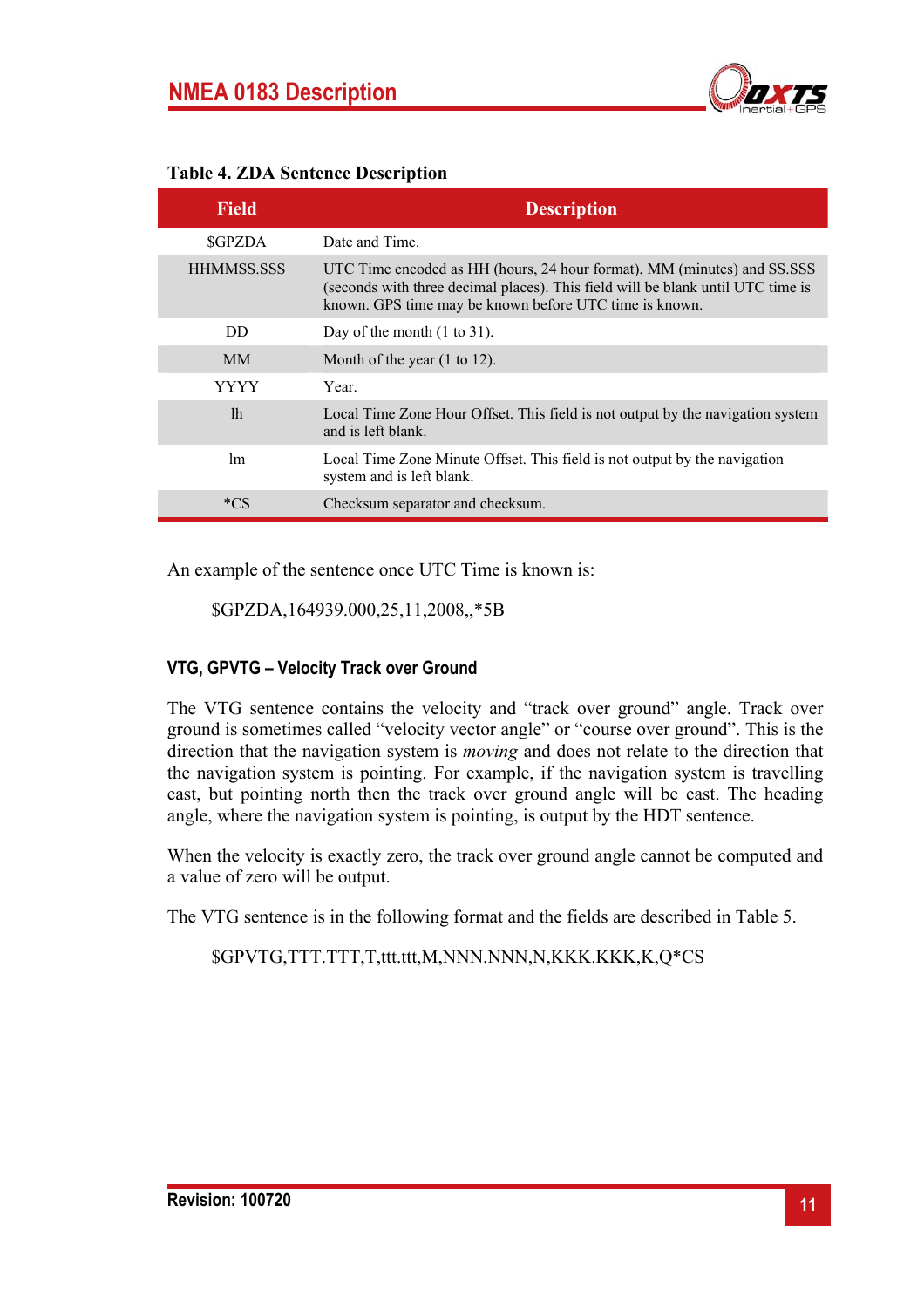

| <b>Field</b>   | <b>Description</b>                                                                                                                                                                                                              |
|----------------|---------------------------------------------------------------------------------------------------------------------------------------------------------------------------------------------------------------------------------|
| <b>\$GPVTG</b> | Velocity and track over ground.                                                                                                                                                                                                 |
| <b>TTT.TTT</b> | Track over ground angle of the navigation system, from 0 to 359.999 degrees,<br>using 3 decimal places.                                                                                                                         |
| T              | The character 'T' is output by the navigation system to represent that the track<br>over ground is to true north. Grid north and magnetic north are not output.                                                                 |
| ttt.ttt        | This field is not output by the navigation system and is left blank (empty). It is<br>normally the track over ground measured with magnetic north as the reference.                                                             |
| M              | Indicates that the previous field, track over ground to magnetic north, is<br>measured to magnetic north not true north.                                                                                                        |
| NNN.NNN        | Speed measured in knots. This is the speed at the navigation system, not the<br>projected speed on to the ground. This field is output with 3 decimal places.                                                                   |
| N              | Indicates that the previous field is measured in knots.                                                                                                                                                                         |
| <b>KKK.KKK</b> | Speed measured in km/h. This is the speed at the navigation system not the<br>projected speed on to the ground. This field is output with 3 decimal places.                                                                     |
| K              | Indicates that the previous field is measured in km/h.                                                                                                                                                                          |
| Q              | <b>GPS</b> Status Indicator                                                                                                                                                                                                     |
|                | A - Autonomous, the Standard Positioning Service from GPS, no differential<br>corrections, is being used.                                                                                                                       |
|                | D – Differential, any differential corrections are being used.                                                                                                                                                                  |
|                | E – Estimated, No GPS is currently available. Note that some software may<br>choose not to decode the sentence when 'E' is output but, using an inertial<br>navigation system, the fields may be valid even when 'E' is output. |
|                | $N$ – Not Valid; this is not output by the navigation system. The field is blank<br>instead.                                                                                                                                    |
|                | $S -$ Simulator; this is not output by the navigation system.                                                                                                                                                                   |
|                | (blank) – GPS mode unknown                                                                                                                                                                                                      |
| $*CS$          | Checksum separator and checksum.                                                                                                                                                                                                |

#### **Table 5. VTG Sentence Description**

An example sentence before initialisation, but with GPS Position using the Standard Positioning Service, is:

\$GPVTG,,T,,M,,N,,K,A\*23

An example sentence after initialisation is:

\$GPVTG,196.252,T,,M,0.370,N,0.686,K,A\*0A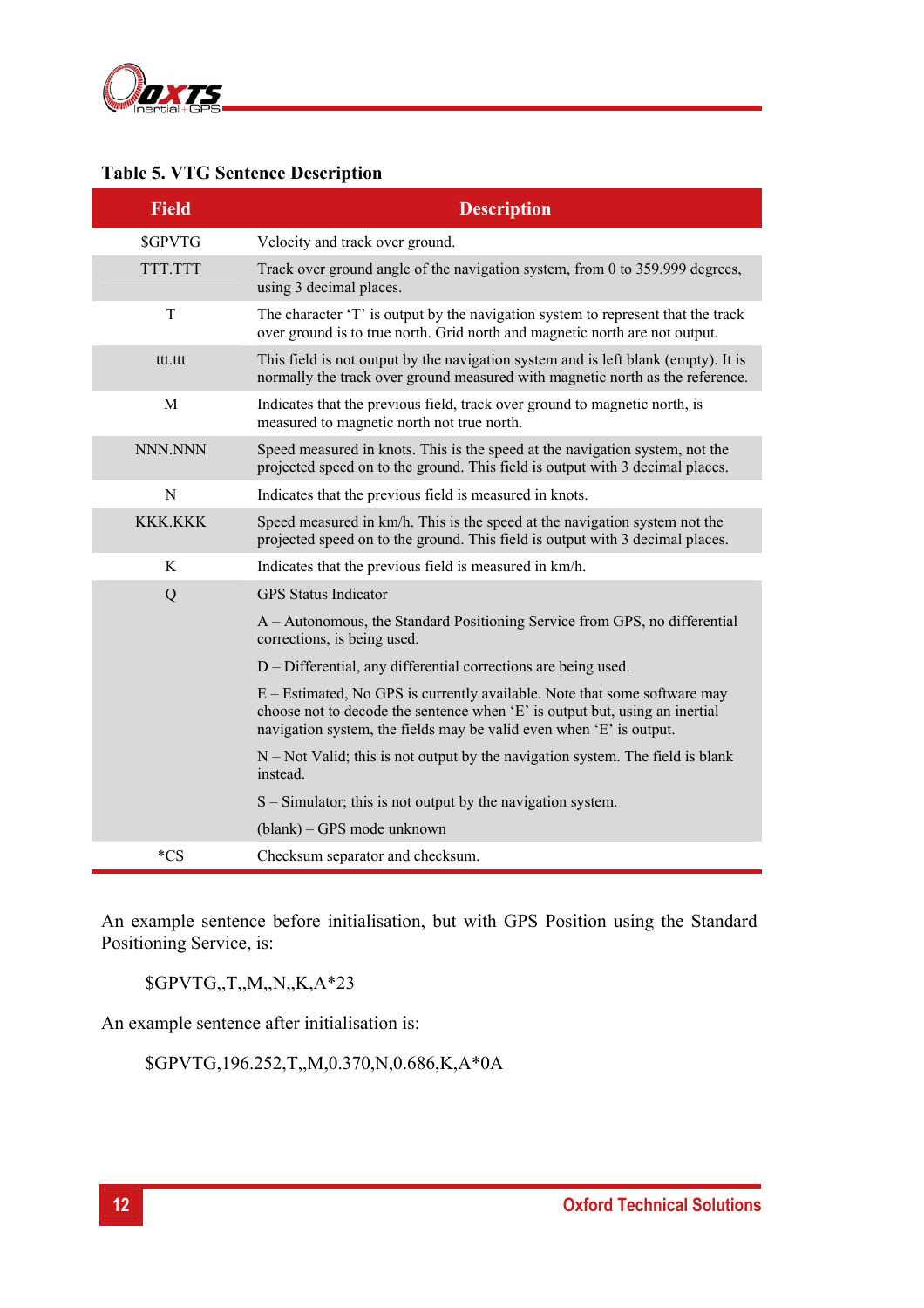

#### **GST, GPGST – GPS Pseudorange Noise Statistics**

The GST sentence contains estimates of the accuracy for the position measurements. These are straight from the Kalman filter's error states. In general the navigation system will claim a better accuracy than it really achieves; these measurements should be used as an indicator rather than for their true value. We have found that, because of the noise characteristics of the GPS, better results for velocity, roll, pitch and heading can be achieved by allowing the Kalman filter's position estimate to be better than the real measurement from GPS.

The GST sentence is in the following format and the fields are described in Table 6.

\$GPGST,HHMMSS.SSS,PPP,MJR.RRR,MNR.RRR,AAA.A,L.LLL,O.OOO,H. HHH\* CS

| <b>Field</b>      | <b>Description</b>                                                                                                                                                                                                   |
|-------------------|----------------------------------------------------------------------------------------------------------------------------------------------------------------------------------------------------------------------|
| <b>SGPGST</b>     | <b>GPS Pseudorange Noise Statistics</b>                                                                                                                                                                              |
| <b>HHMMSS.SSS</b> | UTC Time encoded as HH (hours, 24 hour format), MM (minutes) and SS.SSS<br>(seconds with three decimal places). This field will be blank until UTC time is<br>known. GPS time may be known before UTC time is known. |
| <b>PPP</b>        | RMS of the pseudorange measurements. This field does not have any<br>significance once the data has been processed by the navigation system and is<br>always blank.                                                  |
| <b>MJR RRR</b>    | Semi-major axis of the position co-variance expressed as a standard deviation,<br>measured in metres and with 3 decimal places. This field will be blank before<br>the navigation system has initialised.            |
| <b>MNR.RRR</b>    | Semi-minor axis of the position co-variance expressed as a standard deviation,<br>measured in metres and with 3 decimal places. This field will be blank before<br>the navigation system has initialised.            |
| AAA A             | Heading angle of the semi-major axis from true north, measured in degrees and<br>with 1 decimal place. This field will be blank before the navigation system has<br>initialised.                                     |
| LLLL              | Standard deviation of the latitude measurement, measured in metres and with 3<br>decimal places. This field will be blank before the navigation system has<br>initialised                                            |
| 0.000             | Standard deviation of the longitude measurement, measured in metres and with<br>3 decimal places. This field will be blank before the navigation system has<br>initialised.                                          |
| H HHH             | Standard deviation of the altitude measurement, measured in metres and with 3<br>decimal places. This field will be blank before the navigation system has<br>initialised.                                           |
| $*CS$             | Checksum separator and checksum                                                                                                                                                                                      |

#### **Table 6. GST Sentence Description**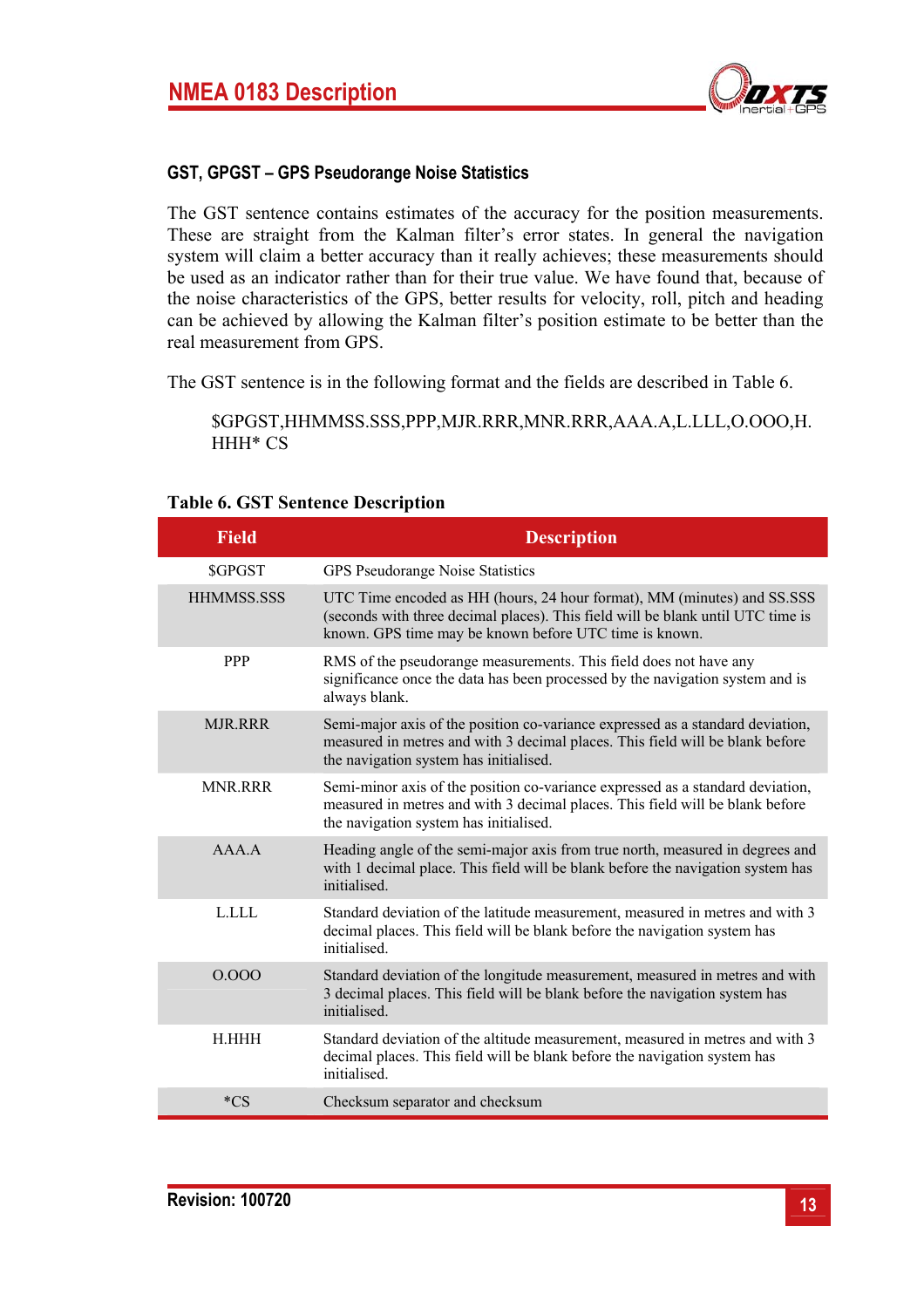

An example of the GST sentence, with UTC Time known but before initialisation is:

\$GPGST,164917.000,,,,,,,\*45

An example of the GPS sentence after initialisation is:

\$GPGST,164937.000,,1.184,1.173,140.9,1.180,1.177,2.384\*46

#### **RMC, GPRMC – Recommended Minimum for GPS**

The RMC sentence is the most common sentence output by GPS devices because it contains a lot of measurements in one sentence. The sentence includes time, position and velocity information.

The RMC sentence is in the following format and the fields are described in Table 7.

\$GPRMC,HHMMSS.SS,Q,S.SSS,TTT.TTT,DDMMYY,MAG,MAG2,Q2\*CS

#### **Table 7. RMC Sentence Description**

| Field            | <b>Description</b>                                                                                                                                                                                              |
|------------------|-----------------------------------------------------------------------------------------------------------------------------------------------------------------------------------------------------------------|
| <b>SGPRMC</b>    | Recommended minimum for GPS                                                                                                                                                                                     |
| <b>HHMMSS.SS</b> | UTC Time encoded as HH (hours, 24 hour format), MM (minutes) and SS.SS<br>(seconds with 2 decimal places). This field will be blank until UTC time is<br>known. GPS time may be known before UTC time is known. |
| Q                | Position Status.                                                                                                                                                                                                |
|                  | $A -$ Valid Position; the position will always be valid once the navigation<br>system has initialised                                                                                                           |
|                  | V - Invalid Position; output before initialisation                                                                                                                                                              |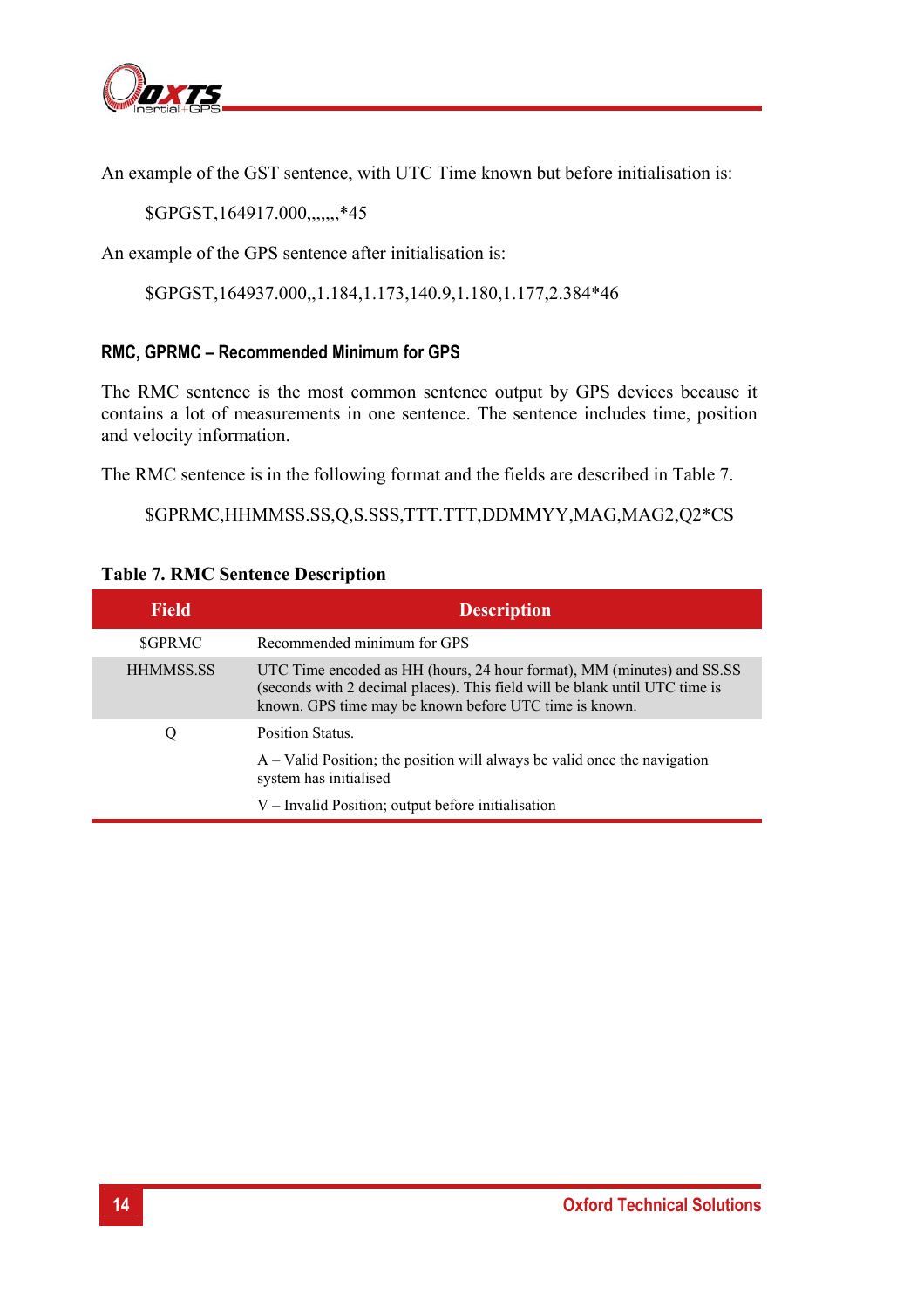

| <b>Field</b>                                | <b>Description</b>                                                                                                                                                                                                                                                                                                   |
|---------------------------------------------|----------------------------------------------------------------------------------------------------------------------------------------------------------------------------------------------------------------------------------------------------------------------------------------------------------------------|
| LLLL.LLLLLL<br>for example<br>5155.754164   | Latitude. The first two digits are in degrees, the remaining digits are the<br>minutes. In this example 51 degrees, 55.754164 minutes. 6 decimal places of<br>minutes are always output, corresponding to less than 2mm resolution. The<br>value is unsigned, see the 'N' field, below.                              |
|                                             | This field is normally blank before the initialisation of the inertial navigation<br>system. Using the "Output approximate values before initialisation" flag, the<br>field will output the antenna location from the GPS if the GPS has a valid fix<br>but the inertial navigation system has not been initialised. |
|                                             | After initialisation the longitude value output will always be from the inertial<br>navigation system and not from the GPS receiver. This means it has a high<br>update rate, low noise and is output continuously regardless of the GPS quality.                                                                    |
| N                                           | Latitude is north $(N)$ or south $(S)$ of the equator.                                                                                                                                                                                                                                                               |
| 00000.000000<br>for example<br>00115.045302 | Longitude. The first three digits are in degrees, the remaining digits are the<br>minutes. In this example 001 degrees, 15.045302 minutes. 6 decimal places of<br>minutes are always output, corresponding to less than 2mm resolution. The<br>value is unsigned, see the 'E' field, below.                          |
|                                             | This field is normally blank before the initialisation of the inertial navigation<br>system. Using the "Output approximate values before initialisation" flag the<br>field will output the antenna location from the GPS if the GPS has a valid fix<br>but the inertial navigation system has not been initialised.  |
|                                             | After initialisation the longitude value output will always be from the inertial<br>navigation system and not from the GPS receiver. This means it has a high<br>update rate, low noise and is output continuously regardless of the GPS quality.                                                                    |
| E                                           | Longitude is east $(E)$ or west $(W)$ of the Greenwich meridian.                                                                                                                                                                                                                                                     |
| S.SSS                                       | Speed measured in knots. This is the speed at the navigation system, not the<br>speed projected on to the ground. This field is output with 3 decimal places.                                                                                                                                                        |
| TTT.TTT                                     | Track over ground angle of the navigation system, from 0 to 359.999 degrees,<br>using 3 decimal places.                                                                                                                                                                                                              |
| <b>DDMMYY</b>                               | DD (Day of the month, 1 to 31). MM (Month of the year, 1 to 12), YY (Year,<br>after truncating the century, 2 digits only).                                                                                                                                                                                          |
| <b>MAG</b>                                  | Magnetic variation, degrees. This is not output by the navigation system and<br>the field is blank.                                                                                                                                                                                                                  |
| MAG2                                        | Magnetic variation direction ( $E - east$ , $W - west$ ). This is not output by the<br>navigation system and the field is blank,                                                                                                                                                                                     |

## **Table 7. RMC Sentence Description, continued**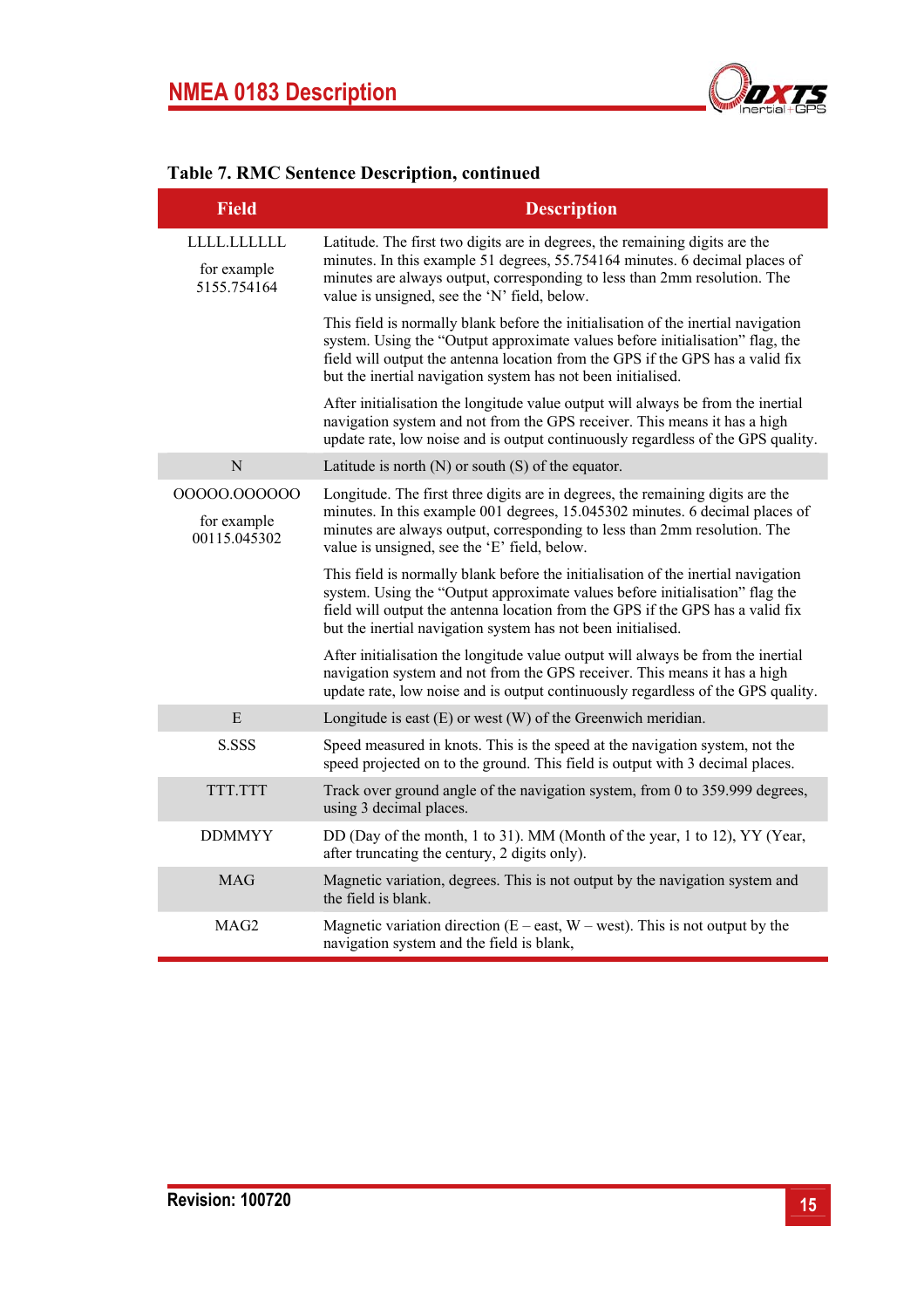

| <b>Field</b>   | <b>Description</b>                                                                                                                                                                                                                |
|----------------|-----------------------------------------------------------------------------------------------------------------------------------------------------------------------------------------------------------------------------------|
| Q <sub>2</sub> | <b>GPS</b> Status Indicator                                                                                                                                                                                                       |
|                | A – Autonomous, the Standard Positioning Service from GPS, no differential<br>corrections, is being used.                                                                                                                         |
|                | D – Differential, any differential corrections are being used.                                                                                                                                                                    |
|                | $E$ – Estimated, no GPS is currently available. Note that some software may<br>choose not to decode the sentence when 'E' is output but, using an inertial<br>navigation system, the fields may be valid even when 'E' is output. |
|                | $N$ – Not Valid; this is not output by the navigation system. The field is blank<br>instead.                                                                                                                                      |
|                | $S -$ Simulator; this is not output by the navigation system.                                                                                                                                                                     |
|                | (blank) – GPS mode unknown                                                                                                                                                                                                        |
| *CS            | Checksum separator and checksum                                                                                                                                                                                                   |

#### **Table 7. RMC Sentence Description, continued**

An example RMC sentence, with UTC Time known, approximate position not output and before initialisation is:

\$GPRMC,164917.00, V,,,,,,,,251108,,,A\*71

An example RMC sentence after initialisation is:

\$GPRMC,164936.00,A,5155.755550,N,00115.066091,W,0.343,162.813,251108, ,,A\*49

#### **PASHR – Proprietary Heading, Pitch, Roll, Heave measurements**

The PASHR sentence contains UTC time, heading, pitch, roll and heave measurements. Accuracy data for the measurements is also included.

The PASHR sentence is in the following format and the fields are described in Table 8.

\$PASHR,HHMMSS.SSS,HHH.HH,T,RRR.RR,PPP.PP,aaa.aa,r.rrr,p.ppp,h.hhh, Q1,Q2\*CS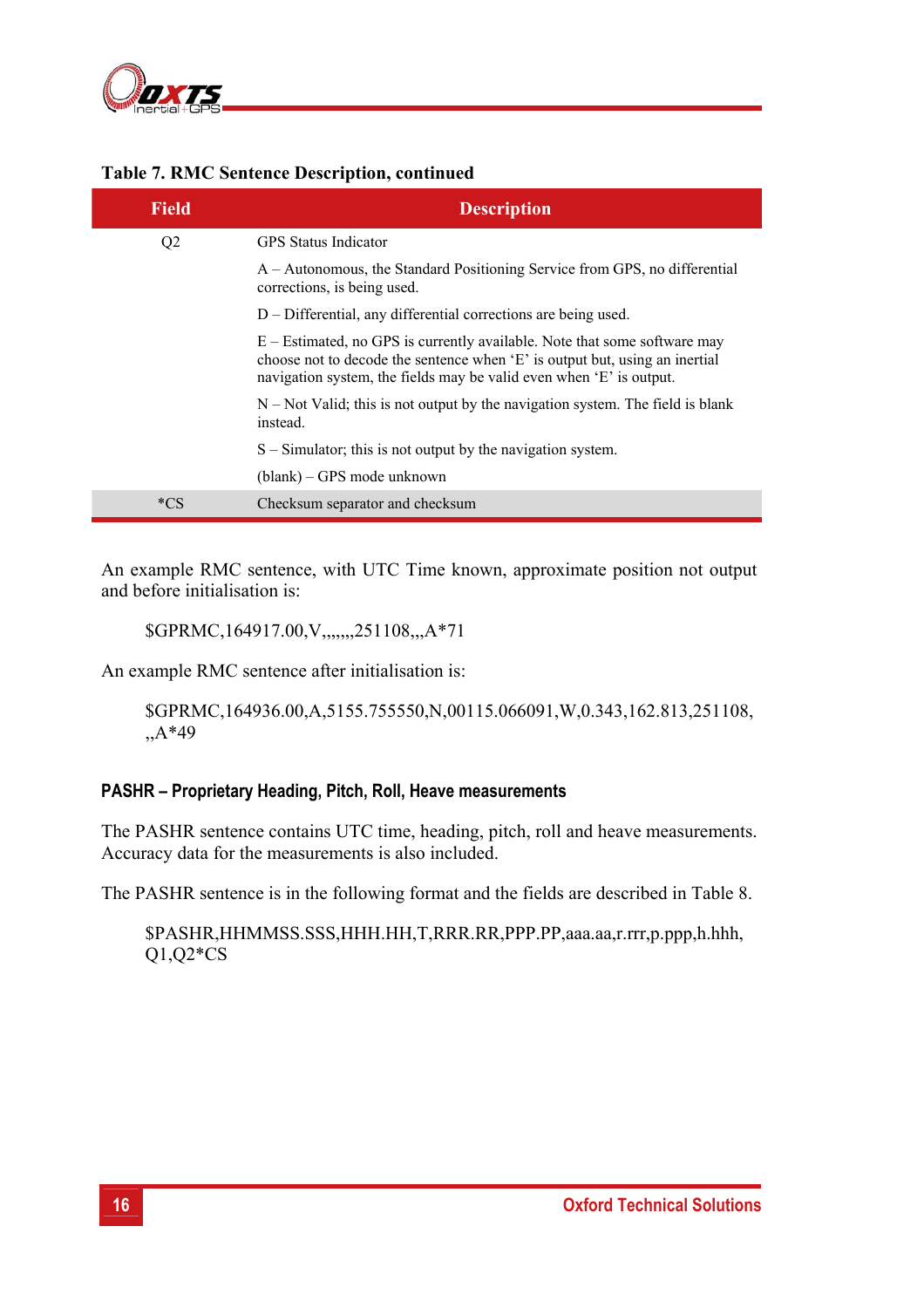

#### **Table 8. PASHR Sentence Description**

| <b>Field</b>   | <b>Description</b>                                                                                                                                                                                               |
|----------------|------------------------------------------------------------------------------------------------------------------------------------------------------------------------------------------------------------------|
| <b>SPASHR</b>  | Proprietary Heading, Roll, Pitch and Heave                                                                                                                                                                       |
| HHMMSS.SSS     | UTC Time encoded as HH (hours, 24 hour format), MM (minutes) and SS.SSS<br>(seconds with 3 decimal places). This field will be blank until UTC time is<br>known. GPS time may be known before UTC time is known. |
| HHH.HH         | True Heading of the navigation system, from 0 to 359.99 degrees, using 2<br>decimal places.                                                                                                                      |
| T              | The character 'T' is output by the navigation system to represent that the<br>heading is to true north. Grid north and magnetic north are not output.                                                            |
| RRR.RR         | Roll of the navigation system, measured in degrees, with leading sign, leading<br>0's where needed and 2 decimal places. Positive values mean that the left side<br>is up.                                       |
| PPP.PP         | Pitch of the navigation system, measured in degrees, with leading sign, leading<br>0's where needed and 2 decimal places. Positive values mean that the front is<br>up.                                          |
| aaa.aa         | Heave of the navigation system, measured in metres, with leading sign, leading<br>0's where needed and 2 decimal places. This is not output by the navigation<br>system.                                         |
| r.rrr          | Roll accuracy in degrees and with 3 decimal places.                                                                                                                                                              |
| p.ppp          | Pitch accuracy in degrees and with 3 decimal places.                                                                                                                                                             |
| h.hhh          | Heading accuracy in degrees and with 3 decimal places.                                                                                                                                                           |
| Q <sub>1</sub> | GPS Position mode.                                                                                                                                                                                               |
|                | $0$ – No GPS position fix                                                                                                                                                                                        |
|                | $1 - All GPS position fixes apart from "2"$                                                                                                                                                                      |
|                | $2 - RTK$ Integer position fix                                                                                                                                                                                   |
| Q2             | <b>IMU Status</b>                                                                                                                                                                                                |
|                | $0$ – IMU is OK                                                                                                                                                                                                  |
|                | $1 - IMU$ error                                                                                                                                                                                                  |
| $*_{CS}$       | Checksum separator and checksum                                                                                                                                                                                  |

An example of the PASHR sentence, with UTC Time but before initialisation is:

\$PASHR,164917.000,,,,,+00.00,,,,1,0\*62

An example of the PASHR sentence after initialisation is:

\$PASHR,164937.000,355.98,T,-00.54,+00.54,-00.24,0.672,0.690,7.130,1,0\*09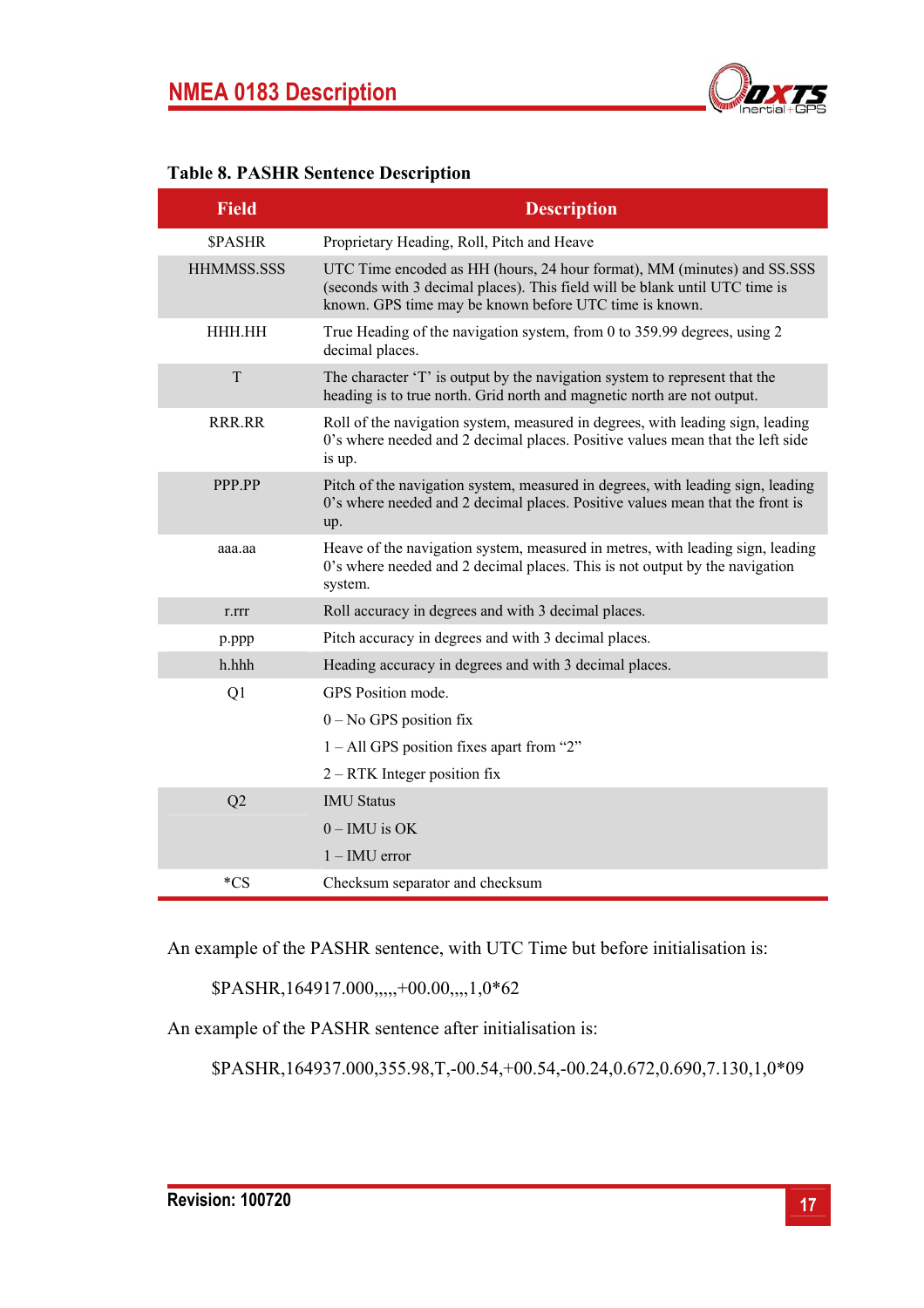

#### **GSV, GPGSV – Satellites in view**

The GSV message lists the satellites that the receiver should be able to track from its current location. It also includes other information about the satellites such as the elevation, azimuth and signal to noise ratio.

On the RT and Inertial+ products this sentence may only have valid fields if the GPS receiver outputs the data and the Inertial+ (or RT) interprets the data.

The GSV sentence is in the following format and the fields are described in Table 9.

\$GPGSV,NS1,NS2,PRN1,EL1,AZ1,SNR1, PRN2,EL2,AZ2,SNR2, PRN3,EL3,AZ3,SNR3, PRN4,EL4,AZ4,SNR4\*CS

| <b>Field</b>    | <b>Description</b>                                                                                                                                                   |
|-----------------|----------------------------------------------------------------------------------------------------------------------------------------------------------------------|
| <b>SGPGSV</b>   | Satellites in view                                                                                                                                                   |
| NS <sub>1</sub> | Number of GSV sentences required for a full set from this epoch.                                                                                                     |
| NS <sub>2</sub> | The number of this sentence in the set                                                                                                                               |
| PRNn            | PRN of the satellite                                                                                                                                                 |
| E[ <i>n</i> ]   | Elevation of the satellite                                                                                                                                           |
| A Zn            | Azimuth of the satellite                                                                                                                                             |
| SNRn            | Measure of signal strength of the satellite, from 00 to 99 in units of dB. 00, or<br>an empty field, implies that the satellite is in view but is not being tracked. |
| $*_{CS}$        | Checksum separator and checksum                                                                                                                                      |

#### **Table 9. GSV Sentence Description**

Note: up to 4 satellites can be included in each GSV sentence. When there are less than 4 satellites then their may be fewer fields in the sentence, rather than empty fields separated by commas.

An example GSV message is:

\$GPGSV,3,1,12,08,74,093,52,05,71,239,51,10,49,162,51,07,39,057,50\*76

\$GPGSV,3,2,12,26,38,277,50,28,27,136,48,15,23,277,47,21,10,329,31\*78

\$GPGSV,3,3,12,02,08,209,44,03,03,030,,06,02,016,,13,02,090,\*72

#### **GSA, GPGSA – GPS DOP and Active Satellites**

The GSA sentence contains the DOP and the satellite PRNs that are used to compute the position solution from the GPS. The GPS receiver may be tracking additional satellites but may have rejected them (either they have a large error on them, they are under the elevation mask or they have some other problem with them).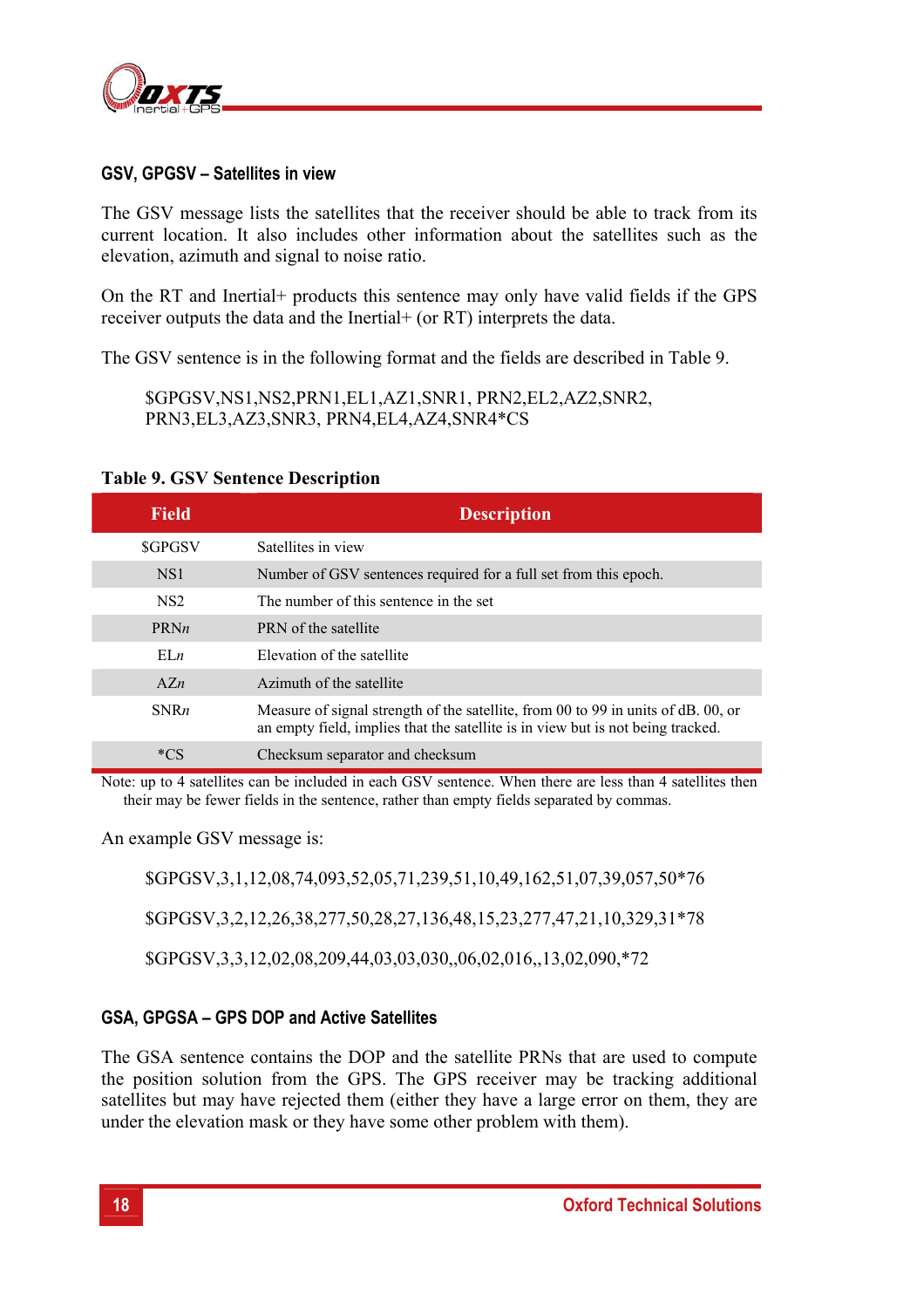

On the RT and Inertial+ products this sentence may only have valid fields if the GPS receiver outputs the data and the Inertial+ (or RT) interprets the data.

The GSA sentence has the following format, and the fields are described in Table 10.

\$GPGSA,M,fix,P01,P02,P03,P04,P05,P06,P07,P08,P09,P10,P11,P12,P.P, H.H,V.V\*CS

#### **Table 10. GSA Sentence Description**

| <b>Field</b>  | <b>Description</b>                                                                                                                                               |
|---------------|------------------------------------------------------------------------------------------------------------------------------------------------------------------|
| <b>SGPGSA</b> | <b>GPS DOP and Active Satellites</b>                                                                                                                             |
| M             | Manual or automatic selection of 2D or 3D solution.                                                                                                              |
|               | $M -$ Manual selection of 2D or 3D solution.                                                                                                                     |
|               | A – Automatic selection of 2D or 3D solution. RT products only used 3D<br>solutions so the automatic mode is never used.                                         |
| fix           | Type of fix or solution                                                                                                                                          |
|               | $1 - no$ solution                                                                                                                                                |
|               | $2 - 2D$ solution (never used by RT products)                                                                                                                    |
|               | $3 - 3D$ solution                                                                                                                                                |
| $P_{nn}$      | PRN of a satellite used in the solution. There are 12 of these. When more than<br>12 satellities are used in the solution then two GPGSV messages can be output. |
| P.P           | PDOP of the solution.                                                                                                                                            |
| V.V           | VDOP of the solution.                                                                                                                                            |
| H.H           | HDOP of the solution.                                                                                                                                            |
| $*_{CS}$      | Checksum separator and checksum                                                                                                                                  |

An example sentence is:

\$GPGSA,M,3,05,02,28,15,07,08,26,10,13,,,,1.5,1.0,1.1\*3A

#### **PTCF – Proprietary orientation information**

The PTCF sentence contains the orientation (heading, pitch and roll Euler angles) of the vehicle. The angular rates for roll and pitch are also included.

This sentence only contains the orientation measurements accurate to 1 decimal place so it is not suitable for high accuracy applications.

The PTCF sentence is in the following format and the fields are described in Table 11.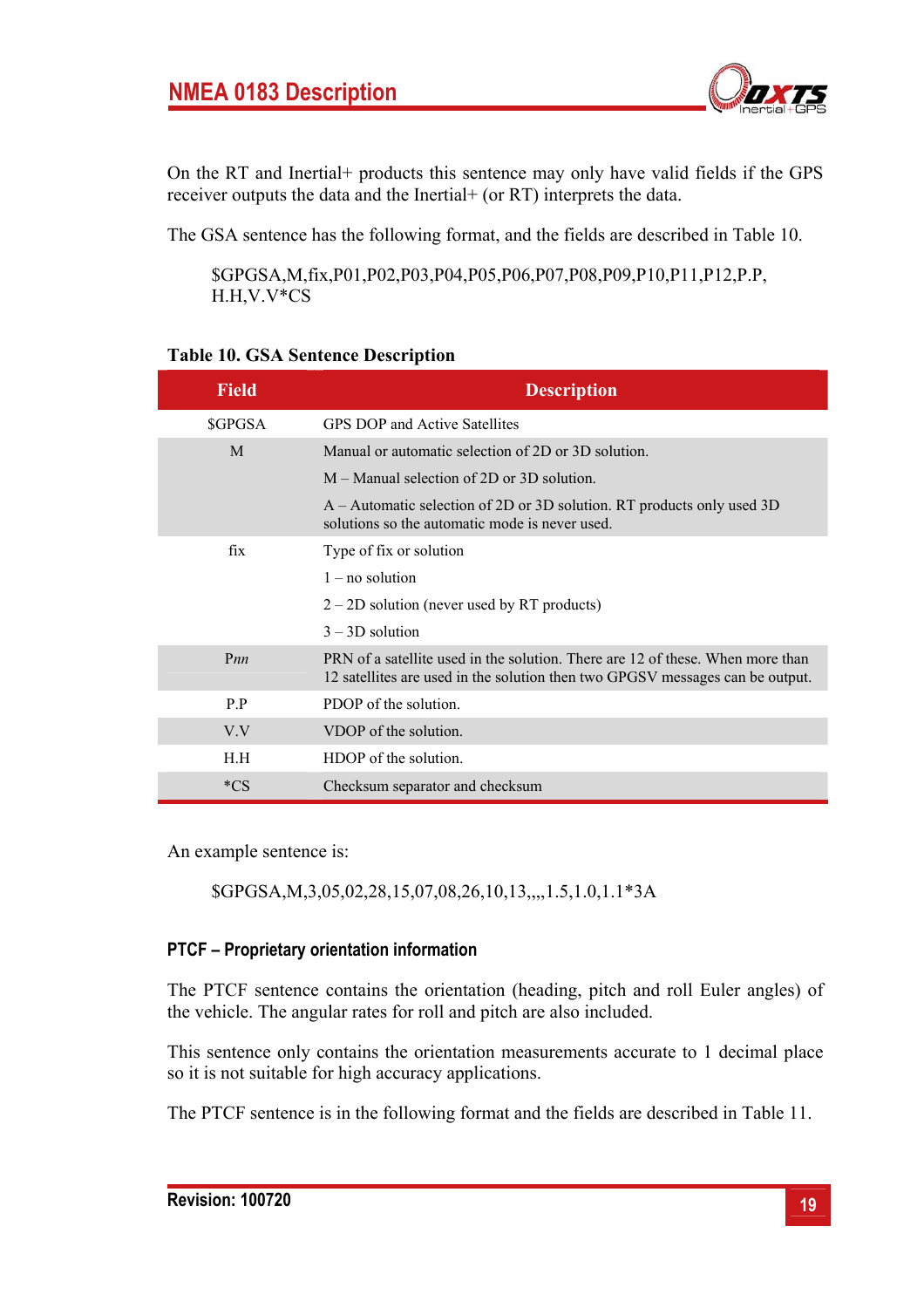

#### \$PTCF,HHH.H,T,+RRR.R,+PPP.P+rrr.rr,+ppp.pp\*CS

| <b>Field</b>  | <b>Description</b>                                                                                                                                                                                                  |
|---------------|---------------------------------------------------------------------------------------------------------------------------------------------------------------------------------------------------------------------|
| <b>SPTCF</b>  | Orientation and angular rates                                                                                                                                                                                       |
| <b>HHH H</b>  | True Heading of the navigation system, from 0 to 359.99 degrees, using 1<br>decimal place.                                                                                                                          |
| T             | The character 'T' is output by the navigation system to represent that the<br>heading is to true north. Grid north and magnetic north are not output.                                                               |
| $+RRR$ R      | Roll of the navigation system, measured in degrees, with leading sign, leading<br>0's where needed and 1 decimal place. Positive values mean that the left side is<br>up.                                           |
| $+$ PPP P     | Pitch of the navigation system, measured in degrees, with leading sign, leading<br>0's where needed and 1 decimal place. Positive values mean that the front is<br>up.                                              |
| $+rrr$ . $rr$ | X-axis angular rate (roll rate) of the navigation system, measured in<br>degrees/second, with leading sign, leading 0's where needed and 2 decimal<br>places. Positive values mean that the left side is moving up. |
| $+$ ppp.pp    | Lateral angular rate (pitch rate) of the navigation system, measured in<br>degrees/second, with leading sign, leading 0's where needed and 2 decimal<br>places. Positive values mean that the front is moving up.   |
| *CS           | Checksum separator and checksum                                                                                                                                                                                     |

## **Table 11. PTCF Sentence Description**

An example of the PTCF message is:

\$PTCF,000.5,T,+00.1,-00.1,+00.09,+00.08\*79